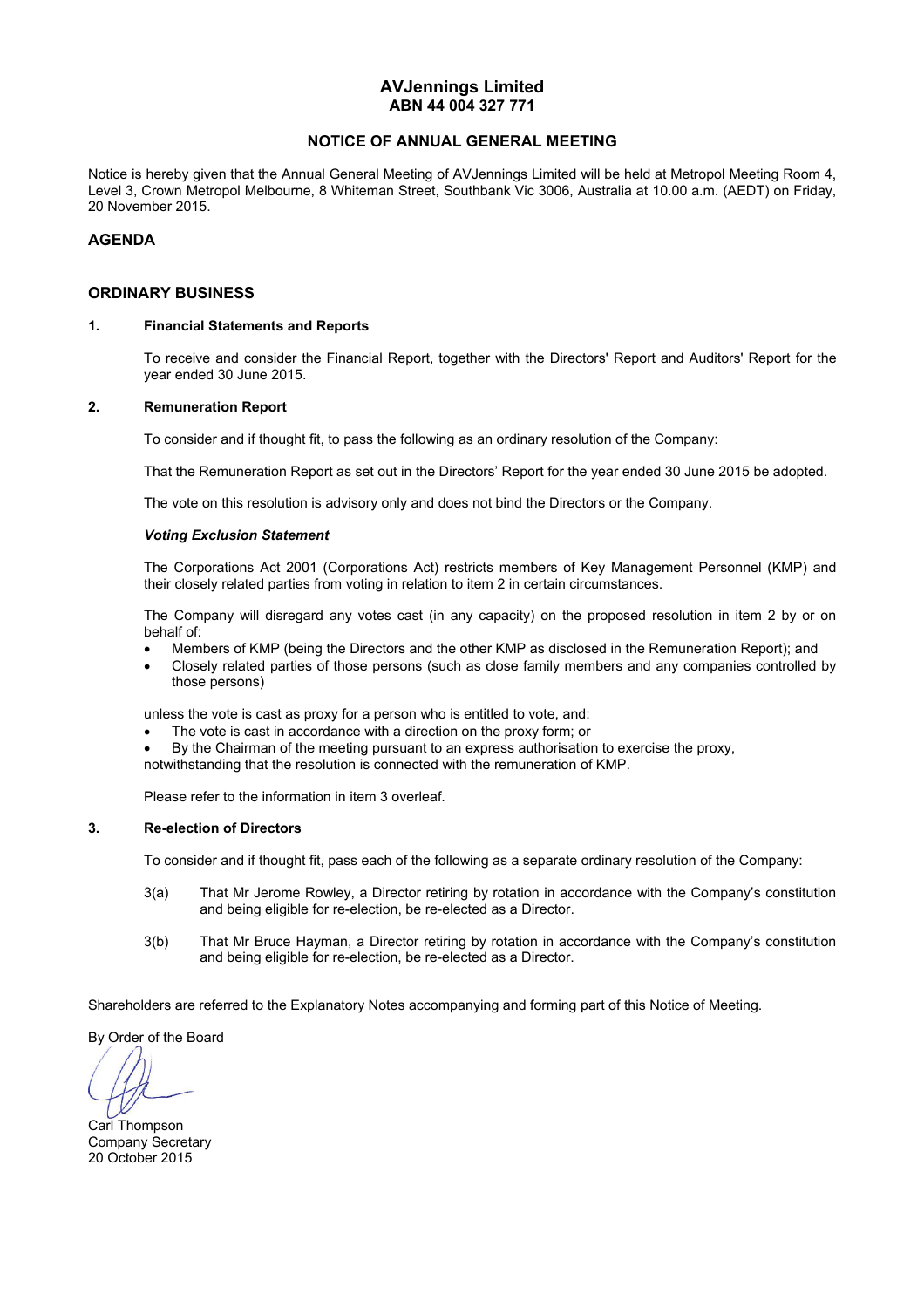The following information forms part of this Notice of Meeting.

#### **1. Specified Time for Determining Voting Entitlements:**

For the purposes of the meeting, the Board has determined that shares will be taken to be held by the person who is the registered holder of the shares as at 7.00pm (AEDT) on Wednesday, 18 November 2015. Transactions registered after that time will be disregarded in determining entitlements to attend and vote at the meeting.

#### **2. Information on Proxies:**

A proxy form accompanies this notice.

Please note that a shareholder entitled to attend and vote at the meeting is entitled to appoint a proxy. The proxy may be an individual or a body corporate. A proxy need not be a shareholder of the Company.

A shareholder who is entitled to cast 2 or more votes may appoint 2 proxies and may specify the proportion or number of votes each proxy is appointed to exercise. If a shareholder appoints 2 proxies and the appointment does not specify the proportion or number of the shareholder's votes each proxy may exercise, each proxy may exercise half of the votes (disregarding fractions).

For an appointment of a proxy to be effective, the form appointing the proxy and, if the form is signed by the appointor's attorney, the authority under which the form is signed (or a certified copy of the authority) must be received at the following address or by facsimile or electronic means at least 48 hours prior to the meeting at which the proxy intends to vote:

- In Person: Share Registry Boardroom Pty Limited, Level 12, Grosvenor Place, 225 George Street, Sydney NSW 2000, Australia
- By Mail: Using the enclosed reply paid envelope to Boardroom Pty Limited, GPO Box 3993, Sydney NSW 2001, Australia
- By facsimile: +61 2 9290 9655
- Online: at www.votingonline.com.au/avjenningsagm2015 by following the instructions given on the website (you will be taken to have signed your proxy form if you lodge it in accordance with the instructions given on the website)

#### **3. Voting Exclusion:**

If a shareholder appoints a KMP (which includes each of the Directors) as proxy, the KMP will not be able to cast the shareholder's votes on item 2 unless the shareholder directs the KMP how to vote or the Chairman of the Meeting is the shareholder's proxy. If a shareholder appoints the Chairman of the Meeting as their proxy or the Chairman of the Meeting is appointed as the shareholder's proxy by default, and the member does not mark a voting box for item 2, then by signing and returning the Proxy Form the member will be expressly authorising the Chairman of the Meeting to exercise the proxy in respect of item 2 even though item 2 is connected with the remuneration of KMP, which includes the Chairman.

#### **4. How the Chairman will vote available proxies:**

The Chairman of the meeting intends to vote all available proxies in favour of the resolutions set out in this Notice.

#### **5. Default to the Chairman:**

Any directed proxies that are not voted on a poll at the meeting will automatically default to the Chairman of the meeting, who is required to vote proxies as directed.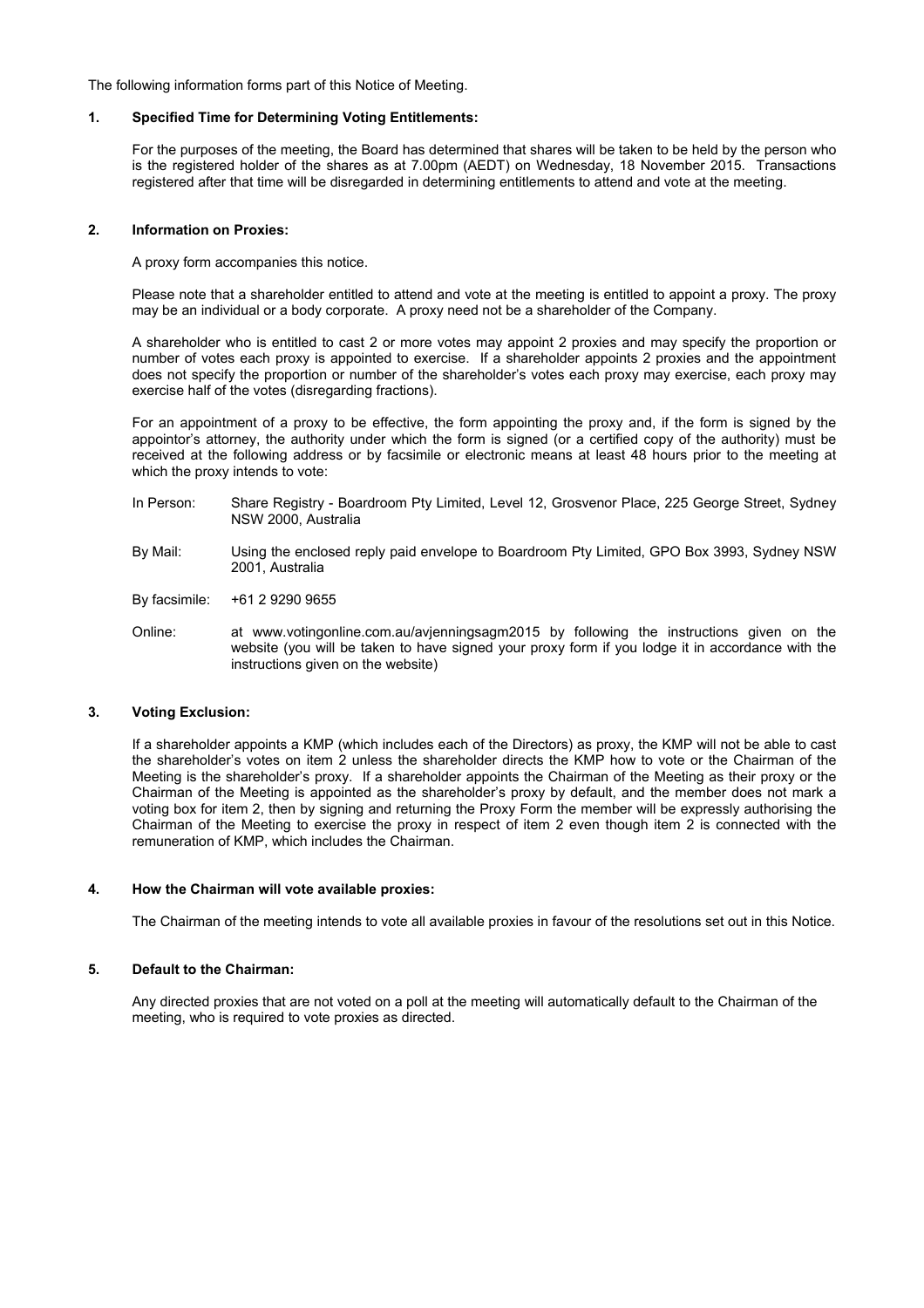## **EXPLANATORY NOTES ON RESOLUTIONS**

These Explanatory Notes are intended to provide shareholders of the Company with information on the resolutions contained in the accompanying Notice of Annual General Meeting. The Directors recommend that shareholders read these Explanatory Notes in full before making any decision in relation to the Resolutions.

## **Item 1**

#### **Financial Statements and Reports**

The Australian Corporations Act 2001 (Corporations Act) requires the Company to lay its Financial Report and the reports of the Directors and Auditor for the last financial year before the Annual General Meeting.

No resolution is required for this item, but shareholders will be given the opportunity to ask questions and to make comments on the reports and the management and performance of the Company.

The Company's Auditor will be present at the meeting and shareholders will be given the opportunity to ask the Auditor questions about the conduct of the audit, the preparation and content of the Auditor's Report, the accounting policies adopted by the Company and the independence of the Auditor.

#### **Item 2 Remuneration Report**

The Remuneration Report of the Company for the financial year ended 30 June 2015 is set out on pages 16 to 24 of the Company's 2015 Annual Report, which is also available on the Company's website at www.avjennings.com.au.

The Remuneration Report sets out the Company's remuneration arrangements for Directors and certain executives who together constitute Key Management Personnel.

The Chair of the meeting will allow a reasonable opportunity for shareholders to ask questions about, or make comments on, the Remuneration Report at the meeting. In addition, the Corporations Act requires that shareholders be asked to vote on the Remuneration Report. The Board recommends that shareholders vote in favour of the resolution.

Subject to the voting exclusion statement relating to this resolution as set out in the Notice of Meeting, the Chair of the meeting intends to vote undirected proxies in favour of the resolution.

The Corporations Act provides that the vote on this resolution is of an advisory nature only and does not bind the Company or its Directors.

#### **Items 3 (a) and (b) Re-Election of Directors**

Two Directors, Mr Jerome Rowley and Mr Bruce Hayman retire by rotation at this Annual General Meeting and seek reelection. A profile of each Director follows.

#### **Jerome Rowley** *SF Fin, FAICD Independent, Non-Executive Director*

Mr Rowely has been a Director of the Company since 22 March 2007 and is Deputy Chairman of the Board. He also chairs the Risk Management Committee and is a member of the Audit Committee, Investments Committee and Nominations Committee.

Mr Rowley has been a career banker since the early 1970s with Citigroup, Morgan Grenfell and ABN Amro. From 1992 until 2002, he served as Managing Director and CEO of ABN Amro Australia and Head of Relationship Management and Structured Finance for ABN Amro, Asia Pacific. He has been active in both wholesale and investment banking domestically and internationally. During his career, Mr Rowley devoted considerable effort towards the recognition, understanding and management of risk as a means of profit optimization. Of particular significance was his involvement in advising and funding including debt, equity and hybrids, of infrastructure projects in both Australia and Asia Pacific. Mr Rowley resides in Sydney.

Mr Rowley has been a valuable member of the Board and has made significant and constructive contributions to the Board and the Company during his years of service as a Director, particularly as Deputy Chairman and a member of the various Board sub-committees. The other members of the Board unanimously support the re-election of Mr Rowley and recommend that shareholders vote in favour of the resolution.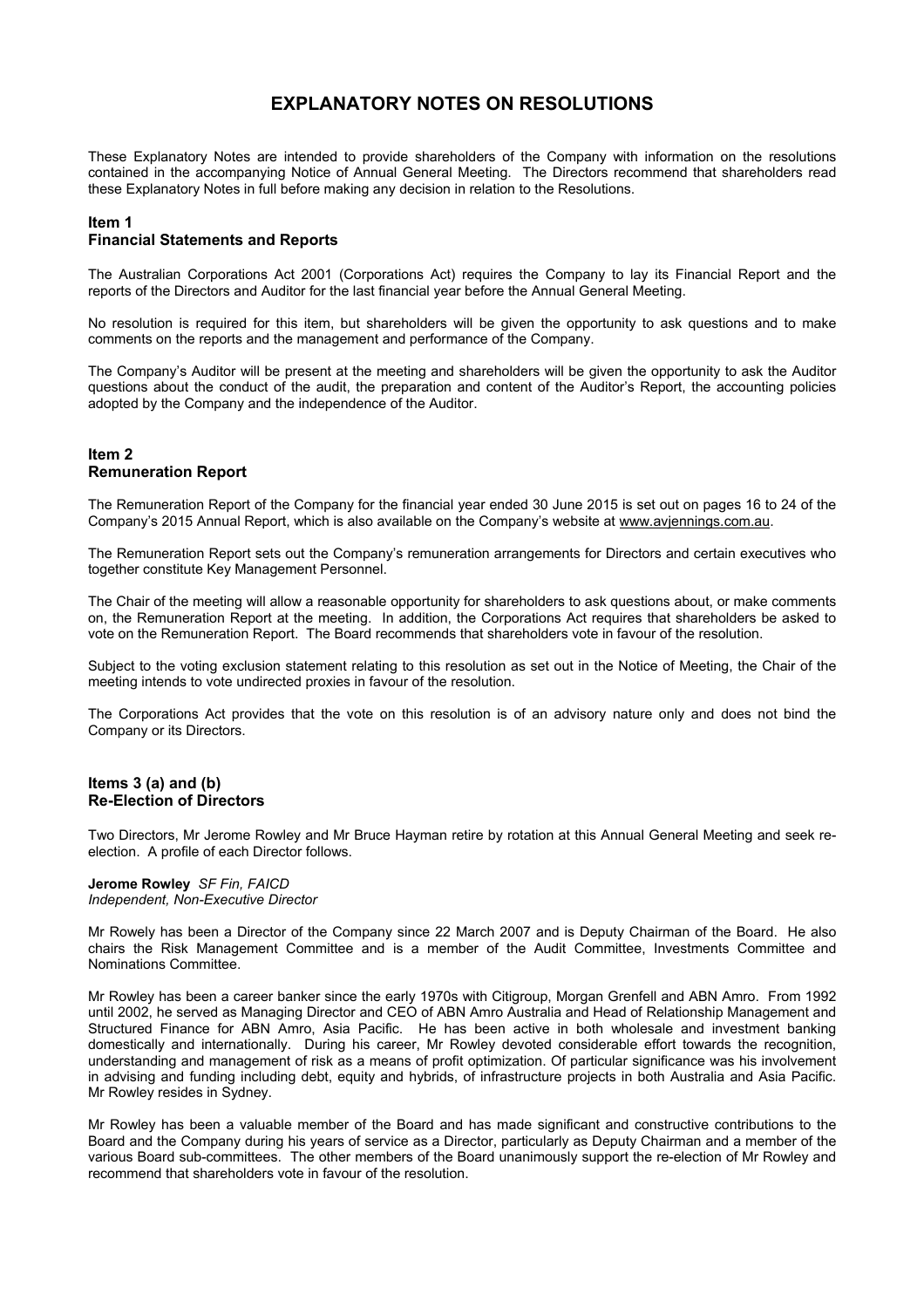#### **Bruce G Hayman**

*Independent, Non-Executive Director* 

Mr Hayman has been a Director of the Company since 18 October 2005. He is a member of the Remuneration Committee, Nominations Committee, Investments Committee and Risk Management Committee.

Mr Hayman has over 46 years commercial management experience with 20 of those at operational Chief Executive or General Manager level. He is currently Chairman of Chartwell Management Services where he brings his very wide business experience to clients by way of the leadership, marketing, business performance and coaching programs he offers. He has fulfilled senior management roles both in Australia and overseas for companies such as Nicholas Pharmaceutical Group, Dairy Farm Group, Hong Kong Land and Seagram Corporation. During his time in Singapore, he held the position of Foundation President of the Singapore Australia Business Council, now known as AUSTCHAM Singapore. He has also served as CEO of the Australian Rugby Union and as Chairman of the Board of the Rugby Club Ltd. For his contribution to tourism in Australia, he has been recognised by Tourism Training Australia with a Platinum award. He is Chairman of the Ella Foundation and a Director of Diabetes NSW. Mr Hayman resides in Sydney.

Mr Hayman has been a valuable member of the Board and has made significant and constructive contributions to the Board and the Company during his years of service as a Director and as a member of the various Board sub-committees. The other members of the Board unanimously support the re-election of Mr Hayman and recommend that shareholders vote in favour of the resolution.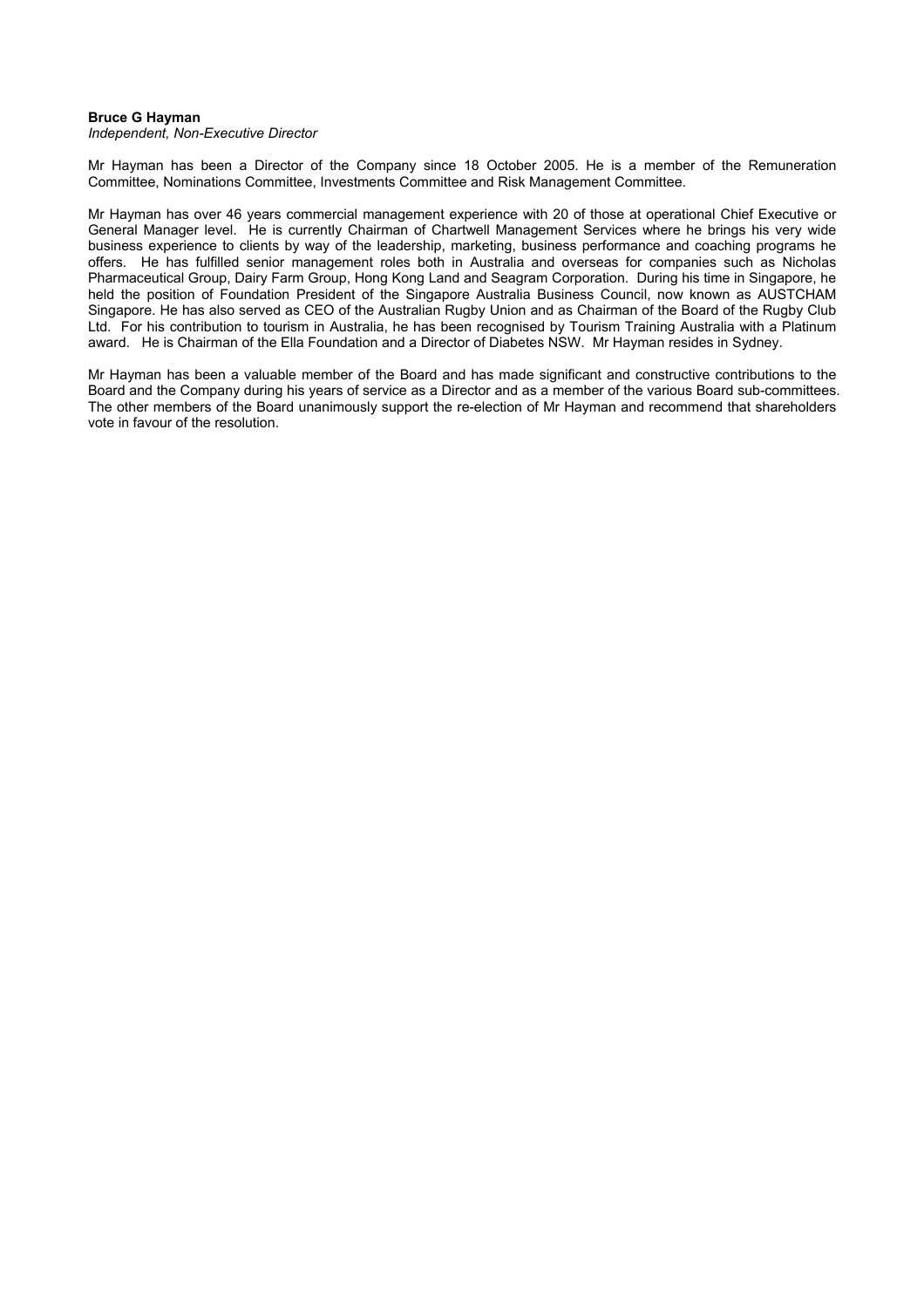# **AVJennings**

**All Correspondence to:** 

|    | <b>By Mail</b> | Boardroom Pty Limited<br>GPO Box 3993<br>Sydney NSW 2001 Australia |
|----|----------------|--------------------------------------------------------------------|
| 昌  | By Fax:        | +61 2 9290 9655                                                    |
| ᆋ  | Online:        | www.boardroomlimited.com.au                                        |
| ZШ |                | By Phone: (within Australia) 1300 737 760                          |
|    |                | (outside Australia) +61 2 9290 9600                                |

## **YOUR VOTE IS IMPORTANT**

For your vote to be effective it must be recorded **before 10:00am (AEDT) on Wednesday, 18 November 2015.** 

## **EXECUTE ONLINE BY SMARTPHONE**

**STEP 1: VISIT** www.votingonline.com.au/avjenningsagm2015

**STEP 2: Enter your Postcode OR Country of Residence (if outside Australia)**

**STEP 3: Enter your Voting Access Code (VAC):** 

### **TO VOTE BY COMPLETING THE PROXY FORM**

#### **STEP 1 APPOINTMENT OF PROXY**

Indicate who you want to appoint as your Proxy.

If you wish to appoint the Chair of the Meeting as your proxy, mark the box. If you wish to appoint someone other than the Chair of the Meeting as your proxy please write the full name of that individual or body corporate. If you leave this section blank, or your named proxy does not attend the meeting, the Chair of the Meeting will be your proxy. A proxy need not be a security holder of the company. Do not write the name of the issuer company or the registered securityholder in the space.

#### **Appointment of a Second Proxy**

You are entitled to appoint up to two proxies to attend the meeting and vote. If you wish to appoint a second proxy, an additional Proxy Form may be obtained by contacting the company's securities registry or you may copy this form.

#### To appoint a second proxy you must:

(a) complete two Proxy Forms. On each Proxy Form state the percentage of your voting rights or the number of securities applicable to that form. If the appointments do not specify the percentage or number of votes that each proxy may exercise, each proxy may exercise half your votes. Fractions of votes will be disregarded. (b) return both forms together in the same envelope.

#### **STEP 2 VOTING DIRECTIONS TO YOUR PROXY**

To direct your proxy how to vote, mark one of the boxes opposite each item of business. All your securities will be voted in accordance with such a direction unless you indicate only a portion of securities are to be voted on any item by inserting the percentage or number that you wish to vote in the appropriate box or boxes. If you do not mark any of the boxes on a given item, your proxy may vote as he or she chooses. If you mark more than one box on an item for all your securities your vote on that item will be invalid.

#### **Proxy which is a Body Corporate**

Where a body corporate is appointed as your proxy, the representative of that body corporate attending the meeting must have provided an "Appointment of Corporate Representative" prior to admission. An Appointment of Corporate Representative form can be obtained from the company's securities registry.

#### **STEP 3 SIGN THE FORM**

The form **must** be signed as follows:

**Individual:** This form is to be signed by the securityholder.

**Joint Holding**: where the holding is in more than one name, all the securityholders should sign.

Power of Attorney: to sign under a Power of Attorney, you must have already lodged it with the registry. Alternatively, attach a certified photocopy of the Power of Attorney to this form when you return it.

**Companies:** this form must be signed by a Director jointly with either another Director or a Company Secretary. Where the company has a Sole Director who is also the Sole Company Secretary, this form should be signed by that person. **Please indicate the office held by signing in the appropriate place.**

#### **STEP 4 LODGEMENT**

Proxy forms (and any Power of Attorney under which it is signed) must be received no later than 48 hours before the commencement of the meeting, therefore by **10:00am (AEDT) on Wednesday, 18 November 2015.** Any Proxy Form received after that time will not be valid for the scheduled meeting.

**Proxy forms may be lodged using the enclosed Reply Paid Envelope or:** 

- **Online**  www.votingonline.com.au/avjenningsagm2015
- **By Fax**  + 61 2 9290 9655
- **By Mail**  Boardroom Pty Limited GPO Box 3993, Sydney NSW 2001 Australia
- **In Person**  Level 12, 225 George Street, Sydney NSW 2000 Australia

#### **Attending the Meeting**

If you wish to attend the meeting please bring this form with you to assist registration**.**



Scan QR Code using smartphone QR Reader App